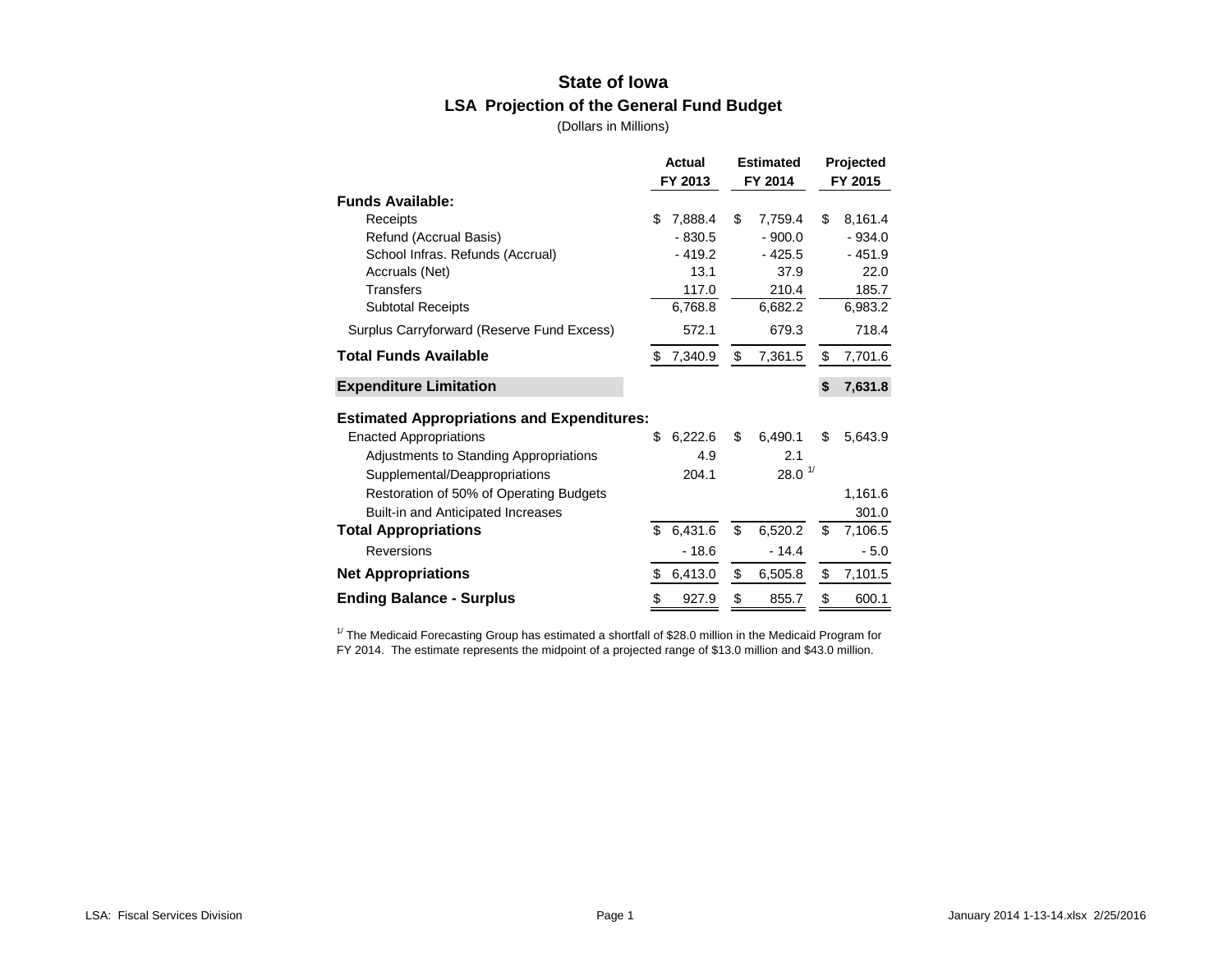#### **State of Iowa Reserve Funds**

(Dollars in Millions)

| <b>Cash Reserve Fund (CRF)</b>                       | <b>Estimated</b><br>Actual<br>FY 2013<br>FY 2014 |                                   |                                     | Projected<br>FY 2015 |                          |           |  |         |
|------------------------------------------------------|--------------------------------------------------|-----------------------------------|-------------------------------------|----------------------|--------------------------|-----------|--|---------|
| <b>Funds Available</b>                               |                                                  |                                   |                                     |                      |                          |           |  |         |
| <b>Balance Brought Forward</b>                       | \$                                               | 450.3                             | \$                                  | 466.8                | \$                       | 487.2     |  |         |
| Gen. Fund Appropriation from Surplus                 |                                                  | 688.1                             |                                     | 927.9                |                          | 855.7     |  |         |
| Intrastate Receipts (credited after close of FY)     |                                                  | 0.0                               |                                     | 0.0                  |                          | 0.0       |  |         |
| <b>Total Funds Available</b>                         | \$                                               | 1,138.4                           | \$                                  | 1,394.7              | \$                       | 1,342.9   |  |         |
| <b>Appropriations &amp; Transfers</b>                |                                                  |                                   |                                     |                      |                          |           |  |         |
| Appropriations                                       | \$                                               | 0.0                               | \$                                  | 0.0                  | \$                       | 0.0       |  |         |
| <b>Total Appropriations &amp; Transfers</b>          | $\overline{\mathcal{E}}$                         | $0.0\,$                           | $\overline{\mathcal{E}}$            | 0.0                  | $\overline{\mathcal{E}}$ | 0.0       |  |         |
| Reversions (credited after close of fiscal year)     |                                                  |                                   |                                     |                      |                          |           |  |         |
| <b>Excess Transferred to EEF</b>                     |                                                  | $-671.6$                          |                                     | $-907.5$             |                          | $-819.2$  |  |         |
| <b>Balance Carried Forward</b>                       | $\boldsymbol{\mathsf{S}}$                        | $\frac{1}{2}$<br>466.8            |                                     | 487.2                | 523.7<br>$\frac{1}{2}$   |           |  |         |
| Maximum 7.5%                                         | \$                                               | 466.8                             | \$                                  | 487.2                | \$                       | 523.7     |  |         |
| <b>Economic Emergency Fund (EEF)</b>                 |                                                  | <b>Actual</b><br><b>Estimated</b> |                                     |                      | Projected                |           |  |         |
|                                                      | FY 2013                                          |                                   |                                     | FY 2014              |                          | FY 2015   |  |         |
| <b>Funds Available</b>                               |                                                  |                                   |                                     |                      |                          |           |  |         |
| <b>Balance Brought Forward</b>                       | \$                                               | 151.0                             | \$                                  | 144.3                | \$                       | 162.4     |  |         |
| <b>Excess from Cash Reserve</b>                      |                                                  | 671.6                             |                                     | 907.5                |                          | 819.2     |  |         |
| Other Receipts (credited after close of fiscal year) |                                                  | 0.0                               |                                     | 0.0                  |                          | 0.0       |  |         |
| <b>Total Funds Available</b>                         | $\overline{\mathcal{S}}$                         | 822.6                             | $\overline{\mathcal{S}}$<br>1,051.8 |                      | $\overline{\mathbf{S}}$  | 981.6     |  |         |
| <b>Appropriations &amp; Transfers</b>                |                                                  |                                   |                                     |                      |                          |           |  |         |
| Excess Transferred to Taxpayer Trust Fund            | \$                                               | $-60.0$                           | \$                                  | $-60.0$              | \$                       | $-60.0$   |  |         |
| Bond Repayment Fund                                  |                                                  | 0.0                               |                                     | $-116.1$             |                          | 0.0       |  |         |
| <b>Transfer to RIIF</b>                              |                                                  | $-20.0$                           |                                     | 0.0                  |                          | 0.0       |  |         |
| SF 2071 - MH Property Tax Relief Fund                |                                                  | 0.0                               |                                     | 0.0                  |                          | 0.0       |  |         |
| Missouri River Flood Damage                          |                                                  | 0.0                               |                                     | 0.0                  |                          | 0.0       |  |         |
| Exec Council - Performance of Duty Budget            |                                                  | $-14.9$                           |                                     | $-34.0$              |                          | $-28.6$   |  |         |
| Performance of Duty (Accrual Period Adj)             |                                                  | $-11.3$                           |                                     | 0.0                  |                          | 0.0       |  |         |
| <b>Excess Transferred to General Fund</b>            |                                                  | $-572.1$                          |                                     | $-679.3$             |                          | $-718.4$  |  |         |
| <b>Balance Carried Forward</b>                       | \$                                               | 144.3                             | $\overline{\mathcal{S}}$            | 162.4                | $\overline{\mathcal{E}}$ | 174.6     |  |         |
| Maximum 2.5%                                         | \$                                               | 155.6                             | \$                                  | 162.4                | \$                       | 174.6     |  |         |
| <b>Combined Reserve Fund Balances</b>                | Actual                                           |                                   |                                     | <b>Estimated</b>     |                          | Projected |  |         |
|                                                      |                                                  | FY 2013                           |                                     |                      |                          | FY 2014   |  | FY 2015 |
| Cash Reserve Fund                                    | \$                                               | 466.8                             | \$                                  | 487.2                | \$                       | 523.7     |  |         |
| <b>Economic Emergency Fund</b>                       |                                                  | 144.3                             |                                     | 162.4                |                          | 174.6     |  |         |
| <b>Total CRF and EEF</b>                             | $\overline{\$}$                                  | 611.1                             | $\overline{\$}$                     | 649.6                | $\overline{\$}$          | 698.3     |  |         |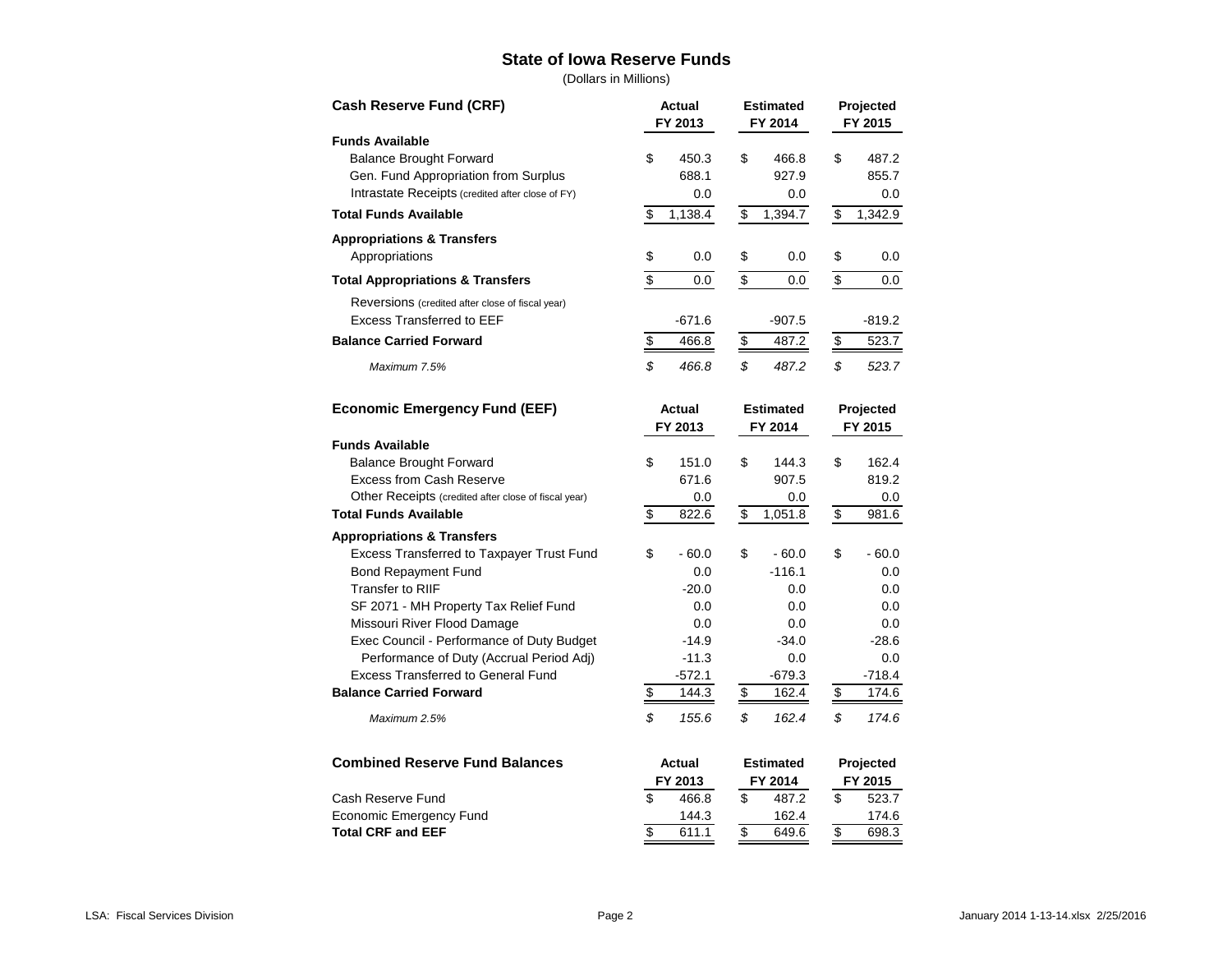# **Taxpayer Trust Fund**

(Dollars in Millions)

|                                                    | Actual<br>FY 2013 |      | Estimated<br>FY 2014 |       | Projected<br>FY 2015 |      |
|----------------------------------------------------|-------------------|------|----------------------|-------|----------------------|------|
| Funds Available                                    |                   |      |                      |       |                      |      |
| <b>Balance Brought Forward</b>                     | \$                | 0.0  | \$                   | 60.0  | S                    | 0.0  |
| Economic Emergency Transfer                        |                   | 60.0 |                      | 60.0  |                      | 60.0 |
| Reversion From Taxpayer Trust Fund Tax Credit Fund |                   | 0.0  |                      | 0.0   |                      | 31.9 |
| <b>Total Funds Available</b>                       |                   | 60.0 | \$                   | 120.0 |                      | 91.9 |
| Expenditures                                       |                   |      |                      |       |                      |      |
| Transfer to Taxpayer Trust Fund Tax Credit Fund    | \$                | 0.0  | \$                   | 120.0 | S                    | 91.9 |
| <b>Balance Carried Forward</b>                     |                   | 60.0 | R                    | 0.0   |                      | 0.0  |

# **Taxpayer Trust Fund Tax Credit Fund**

(Dollars in Millions)

|                                                              | Actual<br>FY 2013 |     | Estimated<br>FY 2014 |       | Projected<br>FY 2015 |      |
|--------------------------------------------------------------|-------------------|-----|----------------------|-------|----------------------|------|
| Funds Available                                              |                   |     |                      |       |                      |      |
| <b>Balance Brought Forward</b>                               | \$                | 0.0 | \$                   | 0.0   | S                    | 0.0  |
| Transfer from Taxpayer Trust Fund (Transfer made in TY 2013) |                   | 0.0 |                      | 120.0 |                      | 91.9 |
| <b>Total Funds Available</b>                                 |                   | 0.0 | £.                   | 120.0 |                      | 91.9 |
| Expenditures                                                 |                   |     |                      |       |                      |      |
| Transfer to General Fund (Reimb. for payment of tax credits) | \$                | 0.0 | \$                   | 88.1  | S                    | 67.5 |
| Reversion to the Taxpayer Trust Fund                         |                   |     |                      | 31.9  |                      | 24.4 |
| <b>Total Expenditures</b>                                    |                   | 0.0 | S                    | 120.0 |                      | 91.9 |
| <b>Balance Carried Forward</b>                               |                   | 0.0 | \$                   | 0.0   |                      | 0.0  |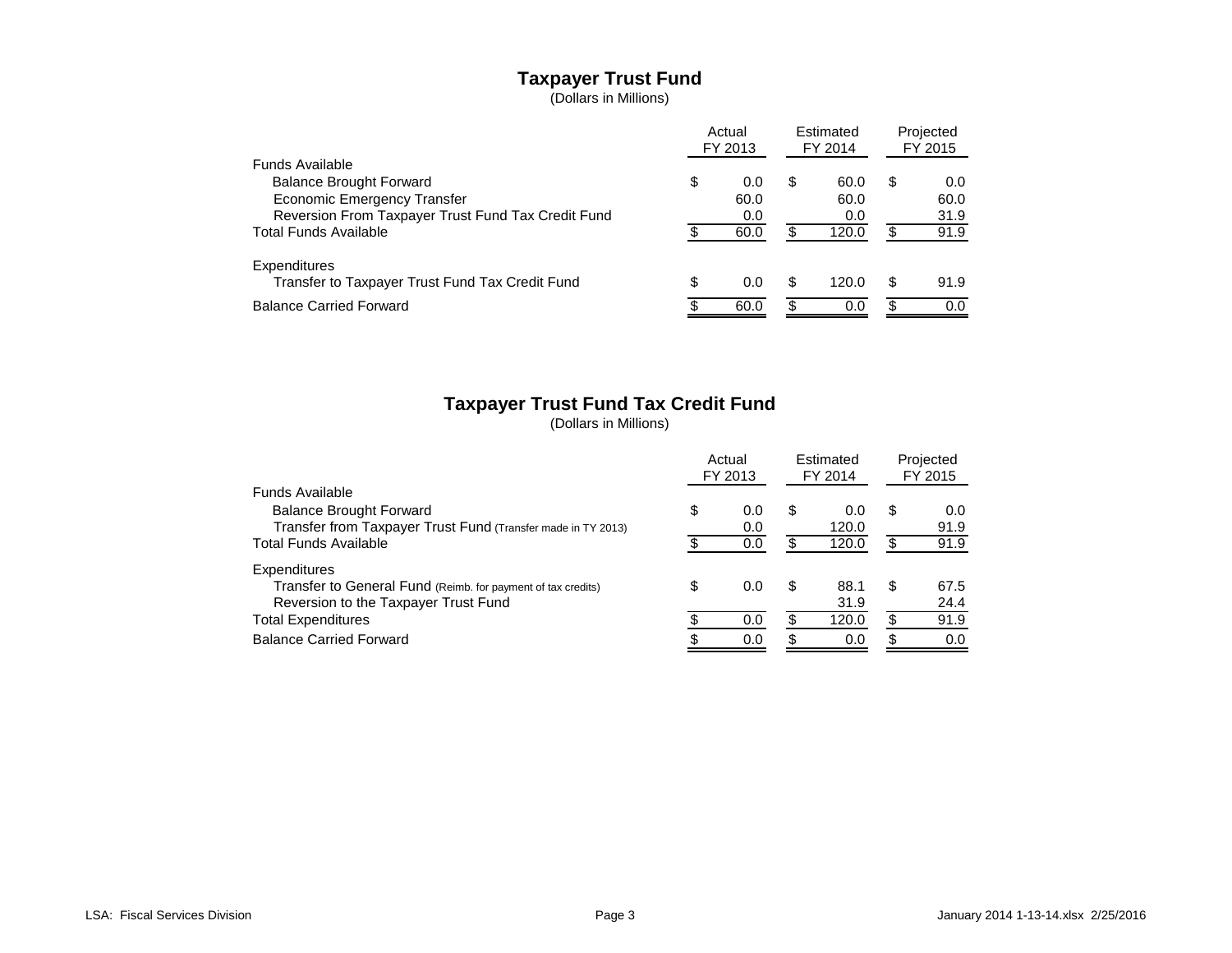# **STATE OF IOWA FY 2015 General Fund Built-in and Anticipated Expenditures**

(Dollars in Millions)

| <b>Built-in Changes</b>                                     |    | <b>LSA</b><br><b>Estimates</b> |
|-------------------------------------------------------------|----|--------------------------------|
| Education - Education Reform (non-School Aid)               | \$ | 60.0                           |
| Education - K-12 School Foundation Aid                      |    | 5.4                            |
| College Aid - College Work Study Standing                   |    | 2.8                            |
| College Aid - Iowa Tuition Grant (for profit) Standing      |    | $-0.5$                         |
| College Aid - Iowa Tuition Grant (non-profit) Standing      |    | $-1.0$                         |
| Human Services - hawk-i                                     |    | 18.0                           |
| Human Services - Medical Assistance                         |    | 139.1                          |
| <b>Total Built-in Changes</b>                               |    | 223.8                          |
| <b>Anticipated Expenditure Changes</b>                      |    |                                |
| Salary Adjustment                                           | \$ | 33.7                           |
| Human Services - Mental Health Redesign Equalization        |    | 29.8                           |
| Corrections - Staff Additional Prison Beds at Mitchellville |    | 9.2                            |
| Corrections - Staff Additional Prison Beds at Ft. Madison   |    | 3.7                            |
| Corrections – Elimination of One-time Costs                 |    | $-0.6$                         |
| Human Services - Civil Commitment Unit for Sex Offenders    |    | 0.5                            |
| <b>Public Safety - Peace Officer Retirement</b>             |    | 0.9                            |
| Subtotal                                                    | \$ | 77.2                           |
| <b>Total Expenditure Increases</b>                          | Ъ  | 301.0                          |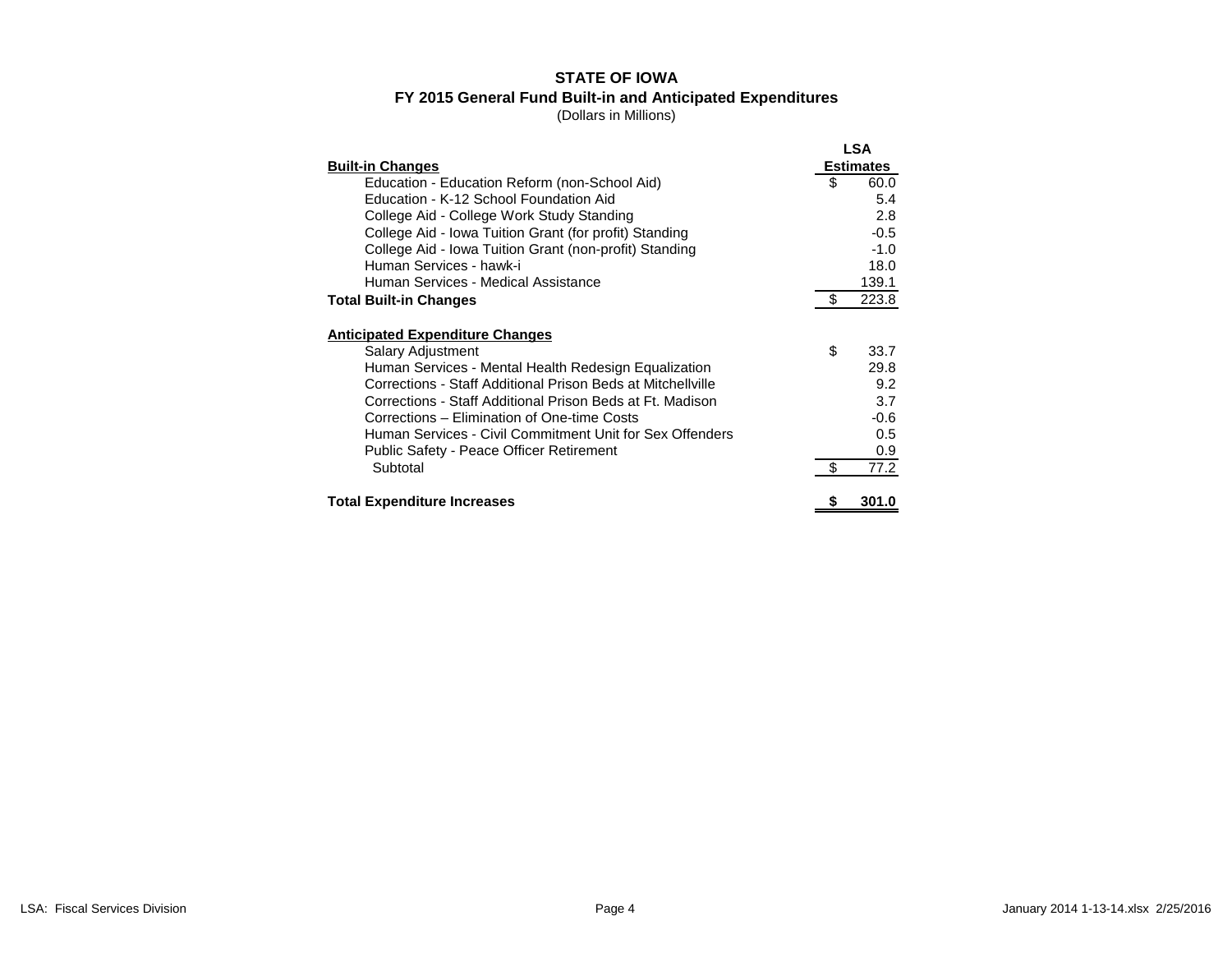#### **Estimated Contingent Liabilities for State Tax Credits**

(Dollars in Millions)

| <b>Tax Credit Program</b>                                                | FY 2013         |          | FY 2014 |          | FY 2015           |
|--------------------------------------------------------------------------|-----------------|----------|---------|----------|-------------------|
| <b>Capped Programs</b>                                                   |                 |          |         |          |                   |
| Historic Preservation and Cultural and Entertainment District Tax Credit | \$              | $-26.0$  | \$      | $-37.7$  | \$<br>$-39.5$     |
| High Quality Job Program                                                 |                 | $-15.2$  |         | $-20.3$  | $-24.6$           |
| School Tuition Organization Tax Credit                                   |                 | $-7.1$   |         | $-9.1$   | $-11.6$           |
| Enterprise Zone Program - Housing Component                              |                 | $-5.5$   |         | $-7.9$   | $-11.5$           |
| Renewable Energy Tax Credit                                              |                 | -3.6     |         | $-4.5$   | $-8.9$            |
| Enterprise Zone Program                                                  |                 | $-7.7$   |         | $-8.1$   | $-6.5$            |
| Agricultural Assets Transfer Tax Credit                                  |                 | $-2.6$   |         | $-4.6$   | $-5.1$            |
| <b>Endow Iowa Tax Credit</b>                                             |                 | $-3.8$   |         | $-4.8$   | $-5.0$            |
| <b>Accelerated Career Education Tax Credit</b>                           |                 | $-4.0$   |         | $-4.1$   | $-4.1$            |
| Venture Capital Tax Credit - Iowa Fund of Funds                          |                 | $-11.3$  |         | $-4.0$   | $-4.0$            |
| Redevelopment Tax Credit                                                 |                 | $-0.2$   |         | $-2.5$   | $-3.7$            |
| Venture Capital Tax Credit - Qualified Bus. or Comm.-Seed Capital Fund   |                 | $-0.2$   |         | $-1.3$   | $-2.7$            |
| Venture Capital Tax Credit - Innovation Fund                             |                 | 0.0      |         | 0.0      | $-2.5$            |
| <b>Custom Farming Contract Tax Credit</b>                                |                 | 0.0      |         | $-1.3$   | $-2.0$            |
| Wind Energy Production Tax Credit                                        |                 | $-0.8$   |         | $-2.1$   | $-1.5$            |
| Solar Energy System Tax Credit                                           |                 | $-0.2$   |         | $-0.8$   | $-1.3$            |
| Film, Television, and Video Project Promotion Program - Awarded          |                 | $-1.3$   |         | $-0.4$   | $-0.2$            |
| Venture Capital Tax Credit - Venture Capital Funds                       |                 | $-0.2$   |         | $-0.2$   | $-0.2$            |
| <b>Wage-Benefits Tax Credit</b>                                          |                 | $-1.4$   |         | $-0.8$   | 0.0               |
| <b>Total Capped Programs</b>                                             | $\overline{\$}$ | $-91.2$  | \$      | $-114.6$ | $\sqrt{3}$ -134.3 |
|                                                                          |                 |          |         |          |                   |
| <b>Uncapped Programs</b>                                                 |                 |          |         |          |                   |
| Earned Income Tax Credit                                                 | \$              | $-31.0$  | \$      | $-59.6$  | \$<br>$-62.4$     |
| <b>Research Activities Tax Credit</b>                                    |                 | $-38.4$  |         | $-40.8$  | $-47.9$           |
| Iowa Industrial New Job Training Program (260E)                          |                 | $-44.4$  |         | $-49.7$  | $-47.4$           |
| Supplemental Research Activities Tax Credit                              |                 | $-14.0$  |         | $-14.0$  | $-15.1$           |
| Tuition and Textbook Tax Credit                                          |                 | $-15.3$  |         | $-15.0$  | $-14.9$           |
| <b>Biodiesel Blended Fuel Tax Credit</b>                                 |                 | $-6.6$   |         | $-11.2$  | $-12.5$           |
| New Jobs and Income Program                                              |                 | $-3.9$   |         | $-8.9$   | $-7.5$            |
| Targeted Jobs Tax Credit from Withholding                                |                 | $-3.0$   |         | $-4.4$   | $-6.2$            |
| Child and Dependent Care Tax Credit                                      |                 | $-4.5$   |         | $-3.3$   | $-3.0$            |
| Geothermal Heat Pump Tax Credit                                          |                 | $-1.0$   |         | $-1.9$   | $-2.0$            |
| <b>Ethanol Promotion Tax Credit</b>                                      |                 | $-2.9$   |         | $-2.0$   | $-1.6$            |
| E85 Gasoline Promotion Tax Credit                                        |                 | $-1.1$   |         | $-1.4$   | $-1.6$            |
| Charitable Conservation Contribution Tax Credit                          |                 | $-0.7$   |         | $-1.1$   | $-1.2$            |
| Early Childhood Development Tax Credit                                   |                 | $-0.8$   |         | $-0.9$   | $-1.0$            |
| Volunteer Firefighter and EMS Tax Credit                                 |                 | 0.0      |         | $-0.9$   | $-0.9$            |
| New Capital Investment Program                                           |                 | $-0.5$   |         | $-0.7$   | $-0.7$            |
| E15 Gasoline Promotion Tax Credit                                        |                 | 0.0      |         | $-0.1$   | $-0.1$            |
| Farm to Food Donation Tax Credit                                         |                 | 0.0      |         | 0.0      | $-0.1$            |
| <b>Total Uncapped Programs</b>                                           | $\overline{\$}$ | $-168.0$ | \$      | $-215.9$ | $$ -226.2$        |
| <b>Tax Credit Program Total</b>                                          | \$              | $-259.2$ | \$      | $-330.6$ | $$ -360.5$        |

#### Notes:

Estimates are based on the Contingent Liabilities Report provided by the Department of Revenue in December 2013.

FY 2013 is based on actual claims made by taxpayers, although the amounts may not reflect the amount of awards issued. The FY 2013 numbers may increase as additional tax credit claims are verified.

The numbers may not equal totals due to rounding.